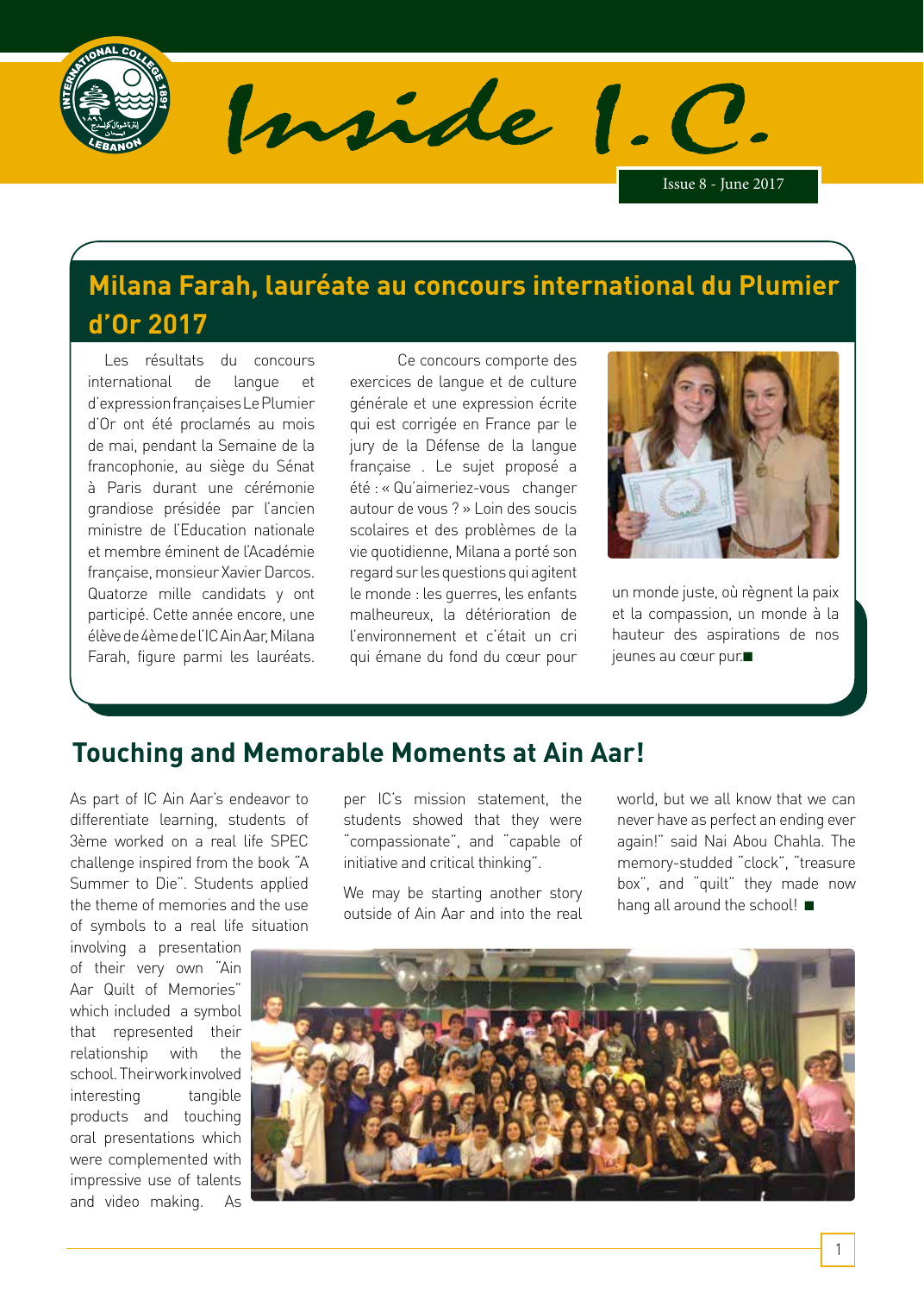

### **The Middle School Social Entrepreneurship Elective**

The Social Entrepreneurship Elective students of grade 8, supervised by IC-alumnus and course instructor Mona Itani, visited the AUB Center for Research and Innovation (CRInn) and the Center for Civic Engagement (CCECS). The students learned from graduate students and AUB alumni working in the CRInn about their different social entrepreneurship initiatives related to the problems of recycling waste, water for refugees, and water usage. They also learned from CCECS representative about AUB's Ghata project that provides education to Syrian refugees in the refugee camps in Lebanon and learned more about a women empowerment initiative by AUB USAID scholarship students in the Shouf of Lebanon.■



Although history is the study of the past, yet some 18th and 19th century Lebanese historical figures were revived by the students of grade 8 CPP through the project of the "wax museum". Students worked collaboratively on researching, bringing props to dress up, and presenting their work. ■



### **Middle School Wax Museum Composting: Helping to close the loop with worms!**

As the Ras Beirut Middle School Sustainability Elective students approached the end of their term and course, they were invited to AUB's greenhouse facility. There they saw similar vertical agriculture walls to the ones they have worked so hard to maintain at IC, as well as the aerobic composting techniques AUB have in operation. The technique that caught the students' eye, and which just so happens to be the fastest method for composting on display, was the one with live worms, enabling the fast break-down of the organic waste. Successful composting can be related to UN 2030 Sustainable Development Goal # 12, Sustainable Production and Consumption, as it helps to close the loop, not simply discarding the waste to regular trash, but turning that organic matter into fresh, vitamin-rich soil. This method is one we can consider implementing on IC's campuses next year and one the students can learn from with a real hands-on experience, touching live worms in the process! ■

### **Practice Sessions for Sustainable Living International Debate Event in Oxford**

IC is pleased to announce that seven students will be travelling and competing in this year's Trust for Sustainable Living Debate at Oxford University in July. To help our students prepare, practice sessions have been held in the RB Elementary, RB Middle and AA Upper school offices. Knowledge from previous years' participation has been shared on what the students

can expect in Oxford as well as coaching from the Middle School's elective professional for debating, Ms Abeer Grizi. Students will return from Oxford having been exposed to 20+

countries and cultures and with new friends that will last a lifetime. This goes hand in hand with IC's drive for students to be true Global Citizens



as well as the UN's 2030 Sustainable Development Goals, of which one aims to provide students with the necessary knowledge and skills to lead a sustainable lifestyle. ■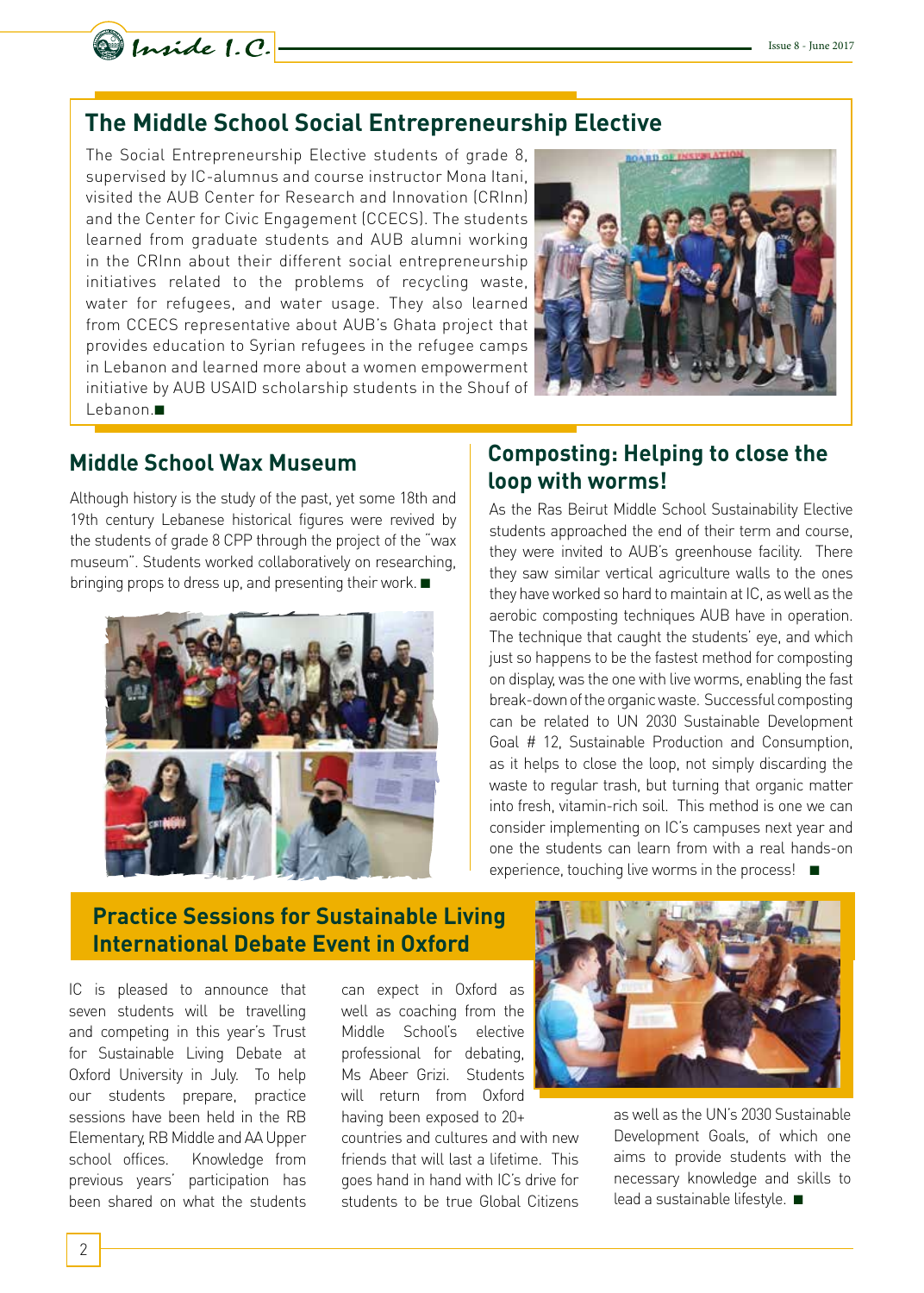

## **Mental Math competition**

Our KG2 student, Rayyan Areg Habayeb, participated in the 2nd National Sorochan Lebanese competition at UNESCO and won 1st place. The contest included 400 participants from 100 schools all within the age of 4-5 years who competed in mental math skills. He celebrated his win in class saying that he tried his best not only for himself but also for his school, friends and teachers.■



## **Compétition de sciences**



Que se passe- t- il en 6ème ?

J'ai un portable mais je lis ! Je peux chercher n'importe quelle information à travers le 3G, mais j'ai encore une mémoire !A l'heure où le travail en équipe, l'intelligence collective et l'esprit de travail collaboratif en projet sont ancrés dans le monde, il faudrait que les échanges du savoir se développent, que le respect d'autrui soit concret, et que je devienne capable d'accepter l'échec, le stress et de chercher la réussite.

Une compétition portant sur 54 mots scientifiques a été organisée : les élèves en ont cherché le sens et les ont appris.

Simplement, ils sont en action, ils sont motivés, ils coopèrent, ils gagnent, ils perdent, ils apprennent.

En une phrase de « A à Z » 54 mots en tête.■

# **NDU Telescope**

Here's what our students had to say following a visit to NDU: "Students who are interested in astronomy do not usually get opportunities like this one. We got to see the moon and Jupiter through the largest telescope in the country. As two students who are fascinated by astronomy, the feeling of seeing objects that are at such large distances from us such as Jupiter is indescribable. Seeing Jupiter on the internet is so different than seeing it through a telescope, and we are grateful to have seen it. In addition, learning about it, and the marks on it were very compelling. To be surrounded by people from all over the country who have similar interests to us and who are so excited to see extraterrestrial objects was an incredible experience. The universe outside our world is a fascinating place, and looking at it through a huge telescope was captivating."■

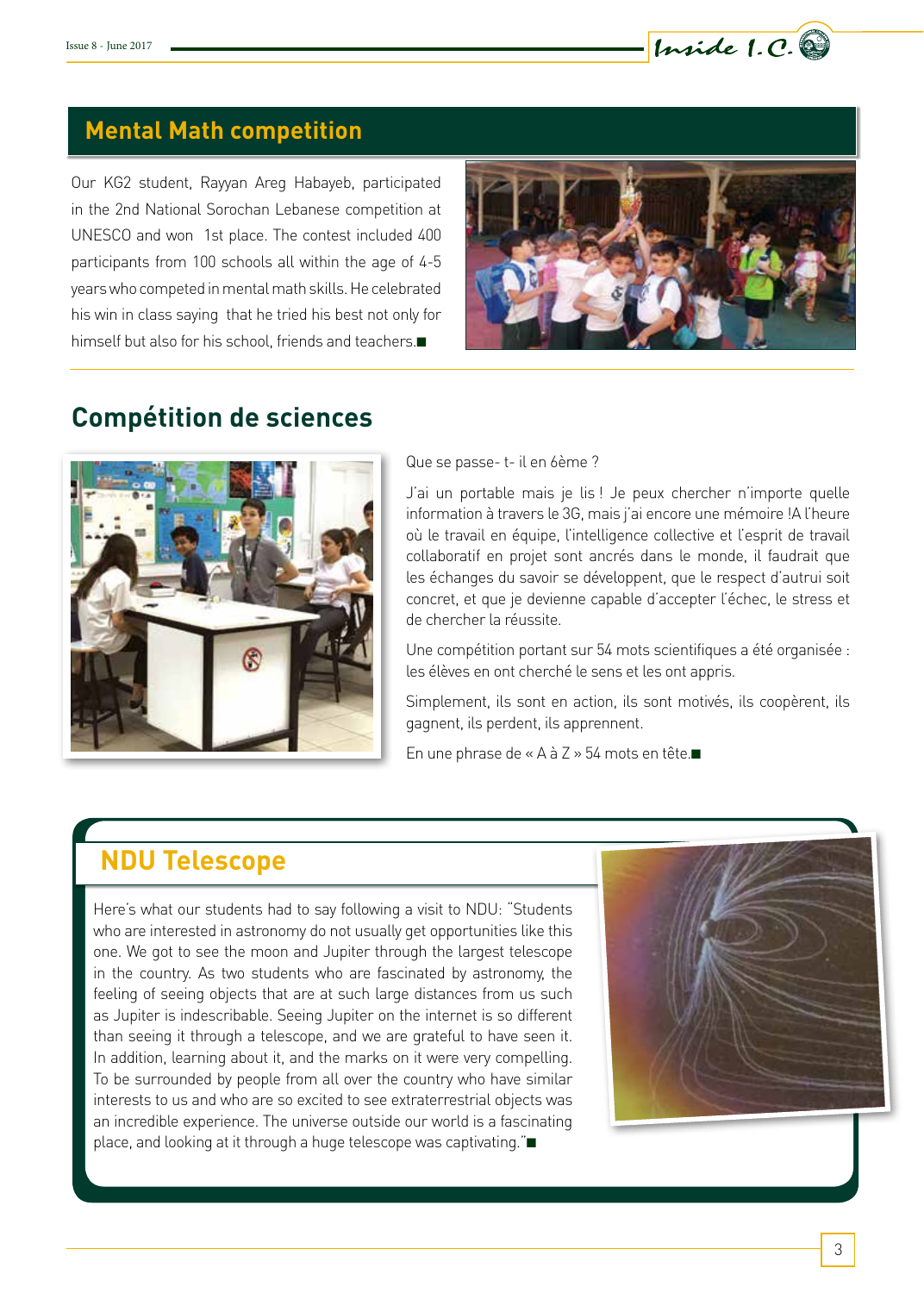



## **May 26 In-Service – A day for Accreditation**

While students had a day off, IC teachers and staff across the school met for a very intense In-Service day dedicated to the Accreditation Self-Study Report.

The day began with a general meeting for all. Senior Vice President Mrs. Mourani shared with the faculty the importance of citing evidence when discussing the self study, including the commitment to excellence. As an example she mentioned that an IC alumna, Dr. Farah Faytrouni, received the Resident of the Year award for excellence in her medical residency at AUBMC. The same award was received by Alumnus Dr. Salim Rahhal two years ago. These products of IC continue to excel in part due to IC's commitment to excellence.

Mr. Richard Bampfylde introduced the new school wide initiative on Sustainable Development using the United Nations' 2030 Sustainable Development Goals as our guidelines. He explained the different sustainability projects that the IC students have participated in this academic year, including the vertical agriculture project, and Classrooms without Walls.

Teachers from both campuses met within their departments to discuss and finalize the responses to the Section B Vertical Reports. They met in day-long sessions to actively discuss the various responses and brainstorm evidence samples which could be provided to support their statements. For responses that pointed out issues that need to be addressed, teachers also made proposals to help improve alignment with the standard.

While teachers were working on the Section B reports, committees of the other sections met to discuss their responses to the report. The discussions and work on these sections were very helpful in furthering the progress of the school-wide Accreditation Report which will be due at the beginning of the next academic year.

It was a very intense, but successful day of work on all the accreditation reports. ■

## **Preschool Green Day!**

During the unit "Sharing the Planet "and under the central idea: Personal choices and actions can affect the environment, students took action to help the environment by not using paper. Paper is made by cutting down trees, and deforestation is one of the main environmental problems we're facing today. But we did paint. On the tables!! So not only did we show responsibility but we also helped the environment, and had a fantastic time doing it.■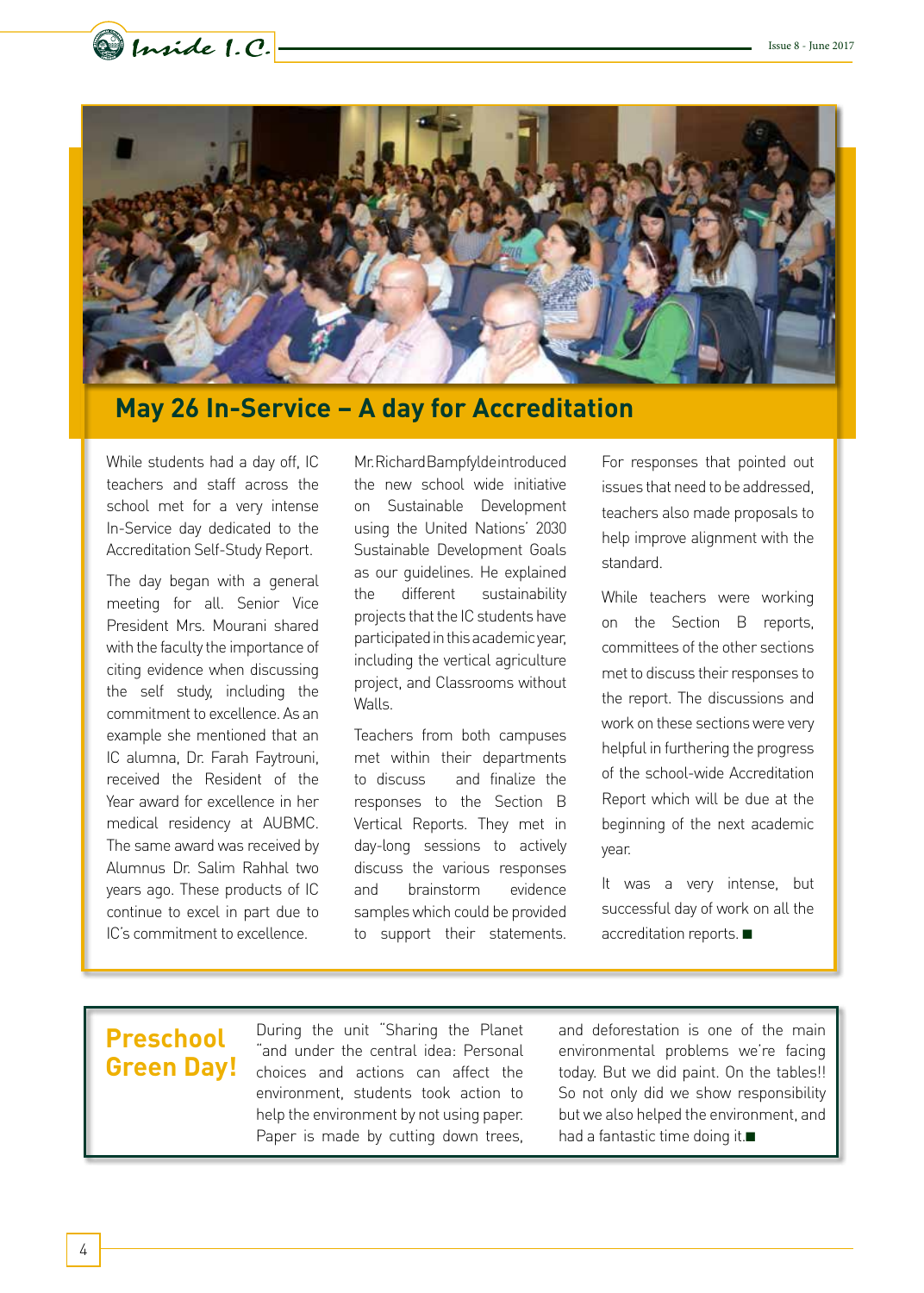## **Read Read and Read**

Every year, IC encourages its students to be eager readers and to participate in the LBBY (Lebanese Board of Books for Youth) reading competition. CM1/ Grade 4 book lovers were called to participate.

The winners of the reading competition are: 1st place: Leila Fakhri 2nd place: Celine Massoud 3rd place: Maria Arakji. ■



Inside 1.C.

## **A "Taste" of Lebanon**

Ras Beirut Grade 2/CE1 celebrated the end of the unit, Where We Are in Place and Time, with a Lebanese celebration in the classrooms. Each room adopted one city in Lebanon and decorated their room with traditional foods and crafts that come from each adopted city. For example, in Grade 2B classroom, the students presented



traditional music and food that comes from Beirut. In Grade CE1A classroom, the students presented facts and displayed all the different sweets that are popular in Tripoli. Through a carousel activity, every student had the opportunity to view and present some aspect of Lebanon. In addition, the students decorated the hallway with images that are associated with Lebanon's traditions and presented a musical play showcasing Lebanese culture and customs. ■

Once again, teachers and students in the Ras Beirut Elementary were thrilled to hold their teachers' sports day in May. The event is used as a fundraiser for the Grade 3/CE2 Sharing the Planet



action, partnering the Rotary Club to assist public schools with water filtration systems. This social action, which is related to UN 2030 Sustainable Development Goal # 6, Clean Water and Sanitation, provides many students in Lebanon with access to clean drinking water, a basic human right, denied to so many around the world. As always, both the teachers and students had great fun during the session of games, with this year a change to schedule incorporating sack races, three-legged races, a unique balloon-popping race and, of course, musical chairs! ■

Earth Day is celebrated by schools, communities and organizations around the world to honor Mother Earth. Grade one Ras Beirut students cooperated with their advisors to create drawings filled with loving messages and positive actions for our "Mama Earth"! The children took "Green Actions" at home as well thus extending learning beyond the classroom walls and into the real world.

 Grade 1 students showed respect and appreciation towards nature and to Mother Earth. The children

visited AUB, taking time to read books and meditate there. The walls were filled with acrostic poems, creative drawings, and creating posters reflecting just how much we love nature! ■

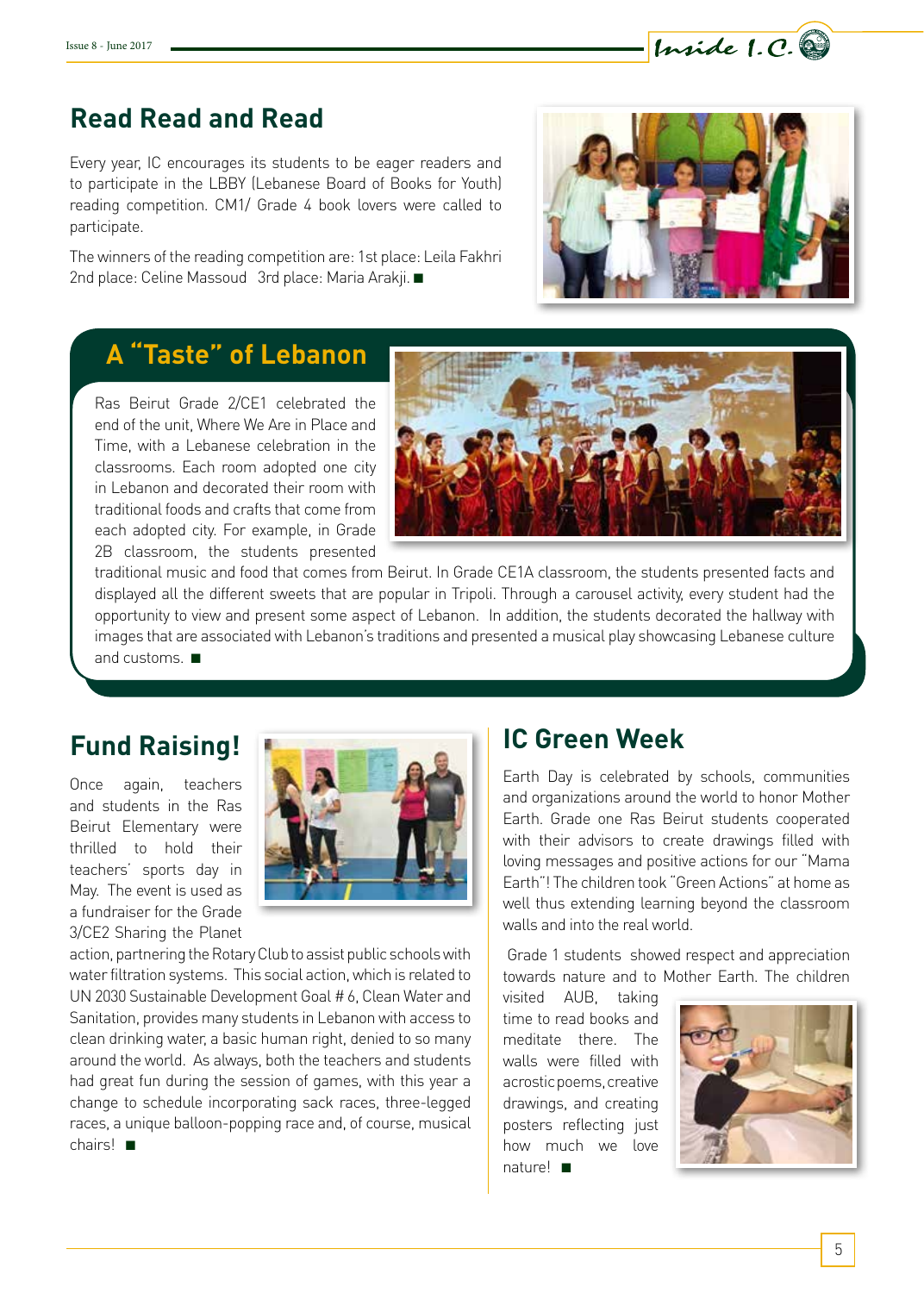

## **Celebration**

The Grade 5/CM2 Celebration entitled "The Journey of Happiness" tells the story of an Indian girl who challenges the obstacles of life in search of health, time, knowledge, and friendship. Through her journey, she expresses her emotions and insights with the help of Ganesha, the Hindu God of prosperity, fortune and success. The Grade 5/CM2 students experience this



enchanting musical production, inspired by Hindi music, choreography, and culture, while transitioning into the new chapter of their lives. ■

## **Welcome To … Life Long Ago!**

Grade 1/CP Ras Beirut researched past generations in their last unit of inquiry: Where we are in place and time. The students invited their parents and grandparents. Everyone cheered for the wonderful performances on stage. The children sang different Arabic and English songs from the past (Do-Re-Mi, Fairuz songs, Heigh Ho!..). They also performed dances like the Twist, Rock n Roll and Chattahouchee. The colorful and creative costumes the children were wearing added a touch of authenticity.. After the show, parents and grandparents were asked to join their children to their classrooms and the



playground. There, they played games from the past (Chinese rope, hula hoops,…) and games from the present using the iPads (coding games). Finally, everyone gathered in the hall to have a healthy and tasty brunch.■

### **Un souffle du passé..**

On a beau penser à une machine à remonter le temps, à pouvoir revivre dans le passé, les souvenirs, chaque instant. En vain!! Cependant, la mémoire n'est-elle pas dans toute sa splendeur la voie de ce cher et précieux voyage?

Dans le cadre de notre dernier thème " Où nous nous situons dans l'espace et dans le temps", grands-parents, parents et



collègues étaient invités à célébrer le 9 juin 1960 à l'IC. Un véritable flashback! Rock, Twist, Western étaient les stars du spectacle! Des chorégraphies à couper le souffle, des costumes éclatants, des chansons de l'âge d'or et surtout des vrais sosies de sept ans. Après les applaudissements du grand public et afin de couronner ce moment de bonheur, les CP et leurs grands-parents ont joué à leurs anciens et nouveaux jeux. ■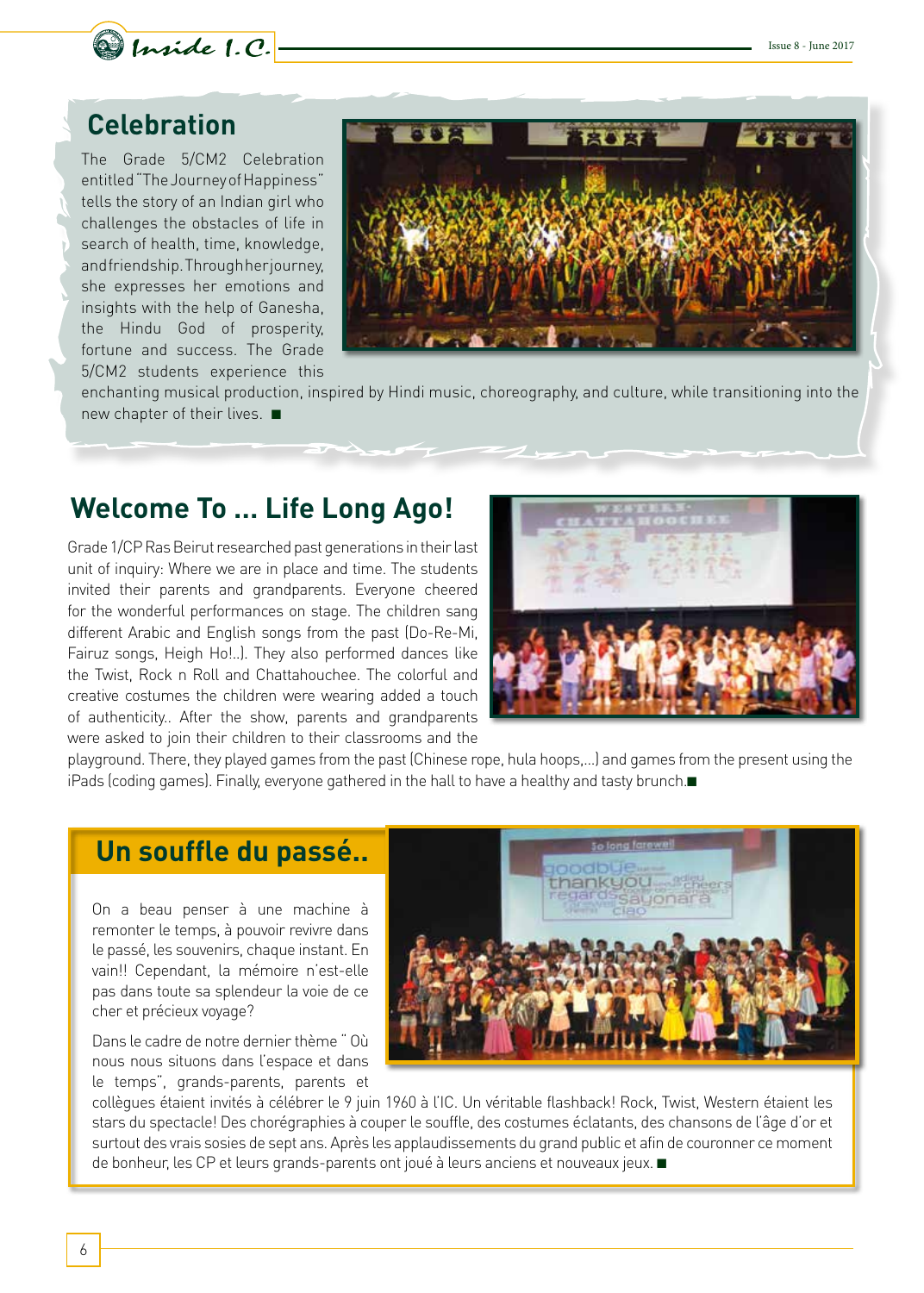



### **Building is fun!**

During our P.E session Ain Aar KGI students were engaged in an exciting learning experience: to cooperate and work as a group to build a specific structure using recyclable materials. The students reflected on their level of cooperation, the steps taken to realize the object and the actions that affected their act.■

## **En dehors de l'école!**

Un enfant de CE1 s'écria après une grande journée passée à Byblos: "Mais, on n'a pas étudié aujourd'hui!" Et un débat fut lancé en classe. En fin de compte, les enfants ont compris ce que leur camarade essayait de dire. Quand on apprend dans un contexte authentique, on n'a pas l'impression "d'étudier".

Les CE1 et les Grade 2 ont entamé le thème "Où nous nous situons dans l'espace et dans le temps"

en visitant le Musée National. Comme de vrais petits chercheurs, ils ont écouté attentivement le guide, ont posé beaucoup de

questions, ont pris des notes et ont écrit un compte rendu. C'est avec un enthousiasme énorme, la semaine d'après, qu'ils ont visité le château-fort et le théâtre romain de



Byblos et ont fouillé dans l'histoire du Liban. Finalement, ils ont eu l'occasion de visiter le Musée de la soie à Bsous et ceci dans le but d'explorer leur héritage, pour mieux comprendre leur identité. ■

## **Prenons soin de nos dents!**

À Ain Aar, les élèves de CP ont eu la chance de recevoir la visite d'une maman, exerçant la profession de dentiste.A travers l'histoire d'une petite fille de leur âge, les enfants ont pu se rendre compte de l'importance de se laver les dents et comment le faire.

De petits conseils leur ont été donnés afin que le brossage soit efficace et devienne ludique : mettre un sablier, ne pas oublier les recoins, ni la langue (où se cachent les bactéries), utiliser peu de dentifrice, peu d'eau…

Et surtout n'ayons plus peur du dentiste ! ■



### **MSA in Action!**



On the occasion of Green Week, MSA students in Ain Aar decided to plan a recycling project. After gathering items, they found out that they can't fit plastic, metal and glass in one container, so they got special boxes one for each and they drew recyclable objects on them. The MSA identified a problem and took action to help the environment and make it a better place for all.■